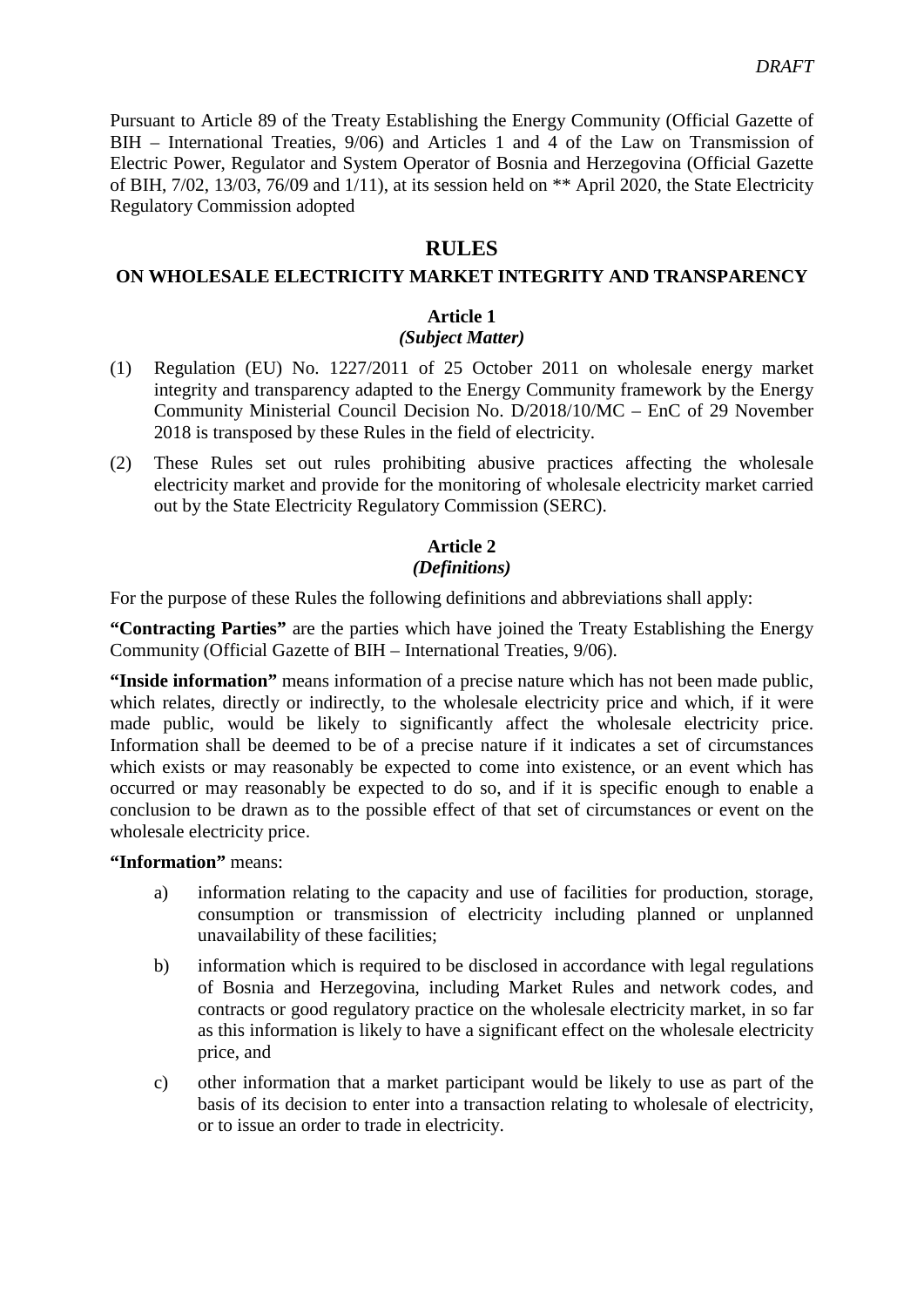## **"Market manipulation"** means:

- a) entering into any transaction or issuing any order to trade in wholesale energy products which:
	- 1) gives, or is likely to give, false or misleading signals as to the supply of, demand for, or price of wholesale energy products;
	- 2) secures or attempts to secure, by a person, or persons acting in collaboration, the price of one or several wholesale energy products at an artificial level, unless the person who entered into the transaction or issued the order to trade establishes that his reasons for doing so are legitimate and that that transaction or order to trade conforms to accepted market practices on the wholesale electricity market; or
	- 3) employs or attempts to employ a fictitious device or any other form of deception or contrivance which gives, or is likely to give, false or misleading signals regarding the supply of, demand for, or price of wholesale energy products;
- or
- b) disseminating information through the media, including the internet, or by any other means, which gives, or is likely to give, false or misleading signals as to the supply of, demand for, or price of wholesale energy products, including the dissemination of rumours and false or misleading news, where the disseminating person knew, or ought to have known, that the information was false or misleading.

When information is disseminated for the purposes of journalism or artistic expression, such dissemination of information shall be assessed taking into account the rules governing the freedom of the press and freedom of expression in other media, unless:

- 1) those persons derive, directly or indirectly, an advantage or profits from the dissemination of the information in question; or
- 2) the disclosure or dissemination is made with the intention of misleading the market as to the supply of, demand for, or price of wholesale energy products.

## **"Attempt to manipulate the market"** means:

- a) entering into any transaction, issuing any order to trade or taking any other action relating to a wholesale energy product with the intention of:
	- 1) giving false or misleading signals as to the supply of, demand for, or price of wholesale energy products;
	- 2) securing the price of one or several wholesale energy products at an artificial level, unless the person who entered into the transaction or issued the order to trade establishes that his reasons for doing so are legitimate and that that transaction or order to trade conforms to accepted market practices on the wholesale energy market; or
	- 3) employing a fictitious device or any other form of deception or contrivance which gives, or is likely to give, false or misleading signals regarding the supply of, demand for, or price of wholesale energy products;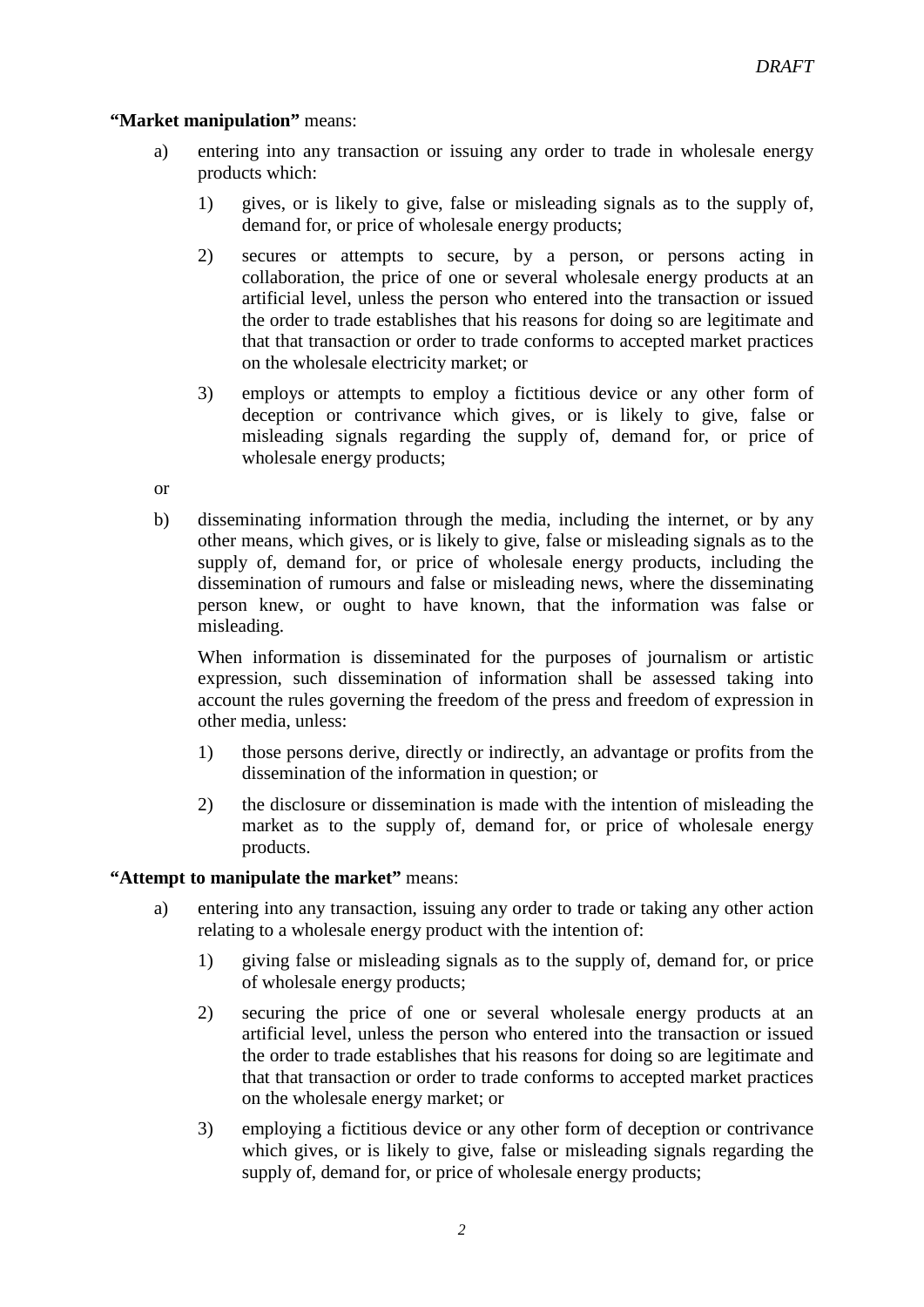or

b) disseminating information through the media, including the internet, or by any other means with the intention of giving false or misleading signals as to the supply of, demand for, or price of wholesale energy products.

**"Wholesale energy products"** means the following contracts and derivatives, irrespective of where and how they are traded:

- a) contracts for the supply of electricity where delivery is in the Contracting Parties;
- b) contracts relating to the transmission of electricity in the Energy Community Contracting Parties;
- c) Contracts for the supply and distribution of electricity for the use of final customers are not wholesale energy products. However, contracts for the supply and distribution of electricity to final customers with a consumption capacity greater than 600 GWh shall be treated as wholesale energy products.

**"Consumption capacity"** means the consumption of a final customer of electricity at full use of that customer's production capacity. It comprises all consumption by that customer as a single economic entity, in so far as consumption takes place on markets with interrelated wholesale prices. For the purposes of this definition, consumption at individual plants under the control of a single economic entity that have a consumption capacity of less than 600 GWh per year shall not be taken into account in so far as those plants do not exert a joint influence on wholesale electricity market prices due to their being located in different relevant geographical markets.

**"Wholesale electricity market"** means any market within the Contracting Parties on which wholesale electricity products are traded.

**"Market participant"** means any person, including transmission and distribution system operators, who enters into transactions, including the placing of orders to trade, in one or more wholesale electricity markets.

**"Person"** means any natural or legal person.

**"Parent undertaking"** is an undertaking or a company registered in Bosnia and Herzegovina, with two or more related companies.

**"Related undertaking"** means an undertaking or a company related to another one by participation in equity or shares; by contracts or both by equity and contract.

**"Distribution of electricity"** means the transport of electricity on distribution systems with a view to its delivery to customers, but does not include supply.

**"Sensitive critical infrastructure protection related information"** means facts about a critical infrastructure, which if disclosed could be used to plan and act with a view to causing disruption or destruction of critical infrastructure installations.

**"Critical infrastructure"** means an asset, system or part thereof located in Bosnia and Herzegovina which is essential for the maintenance of vital societal functions, health, safety, security, economic or social well-being of people, and the disruption or destruction of which would have a significant impact in Bosnia and Herzegovina as a result of the failure to maintain those functions.

**"ECRB"** means the Energy Community Regulatory Board.

**"Secretariat"** means the Energy Community Secretariat.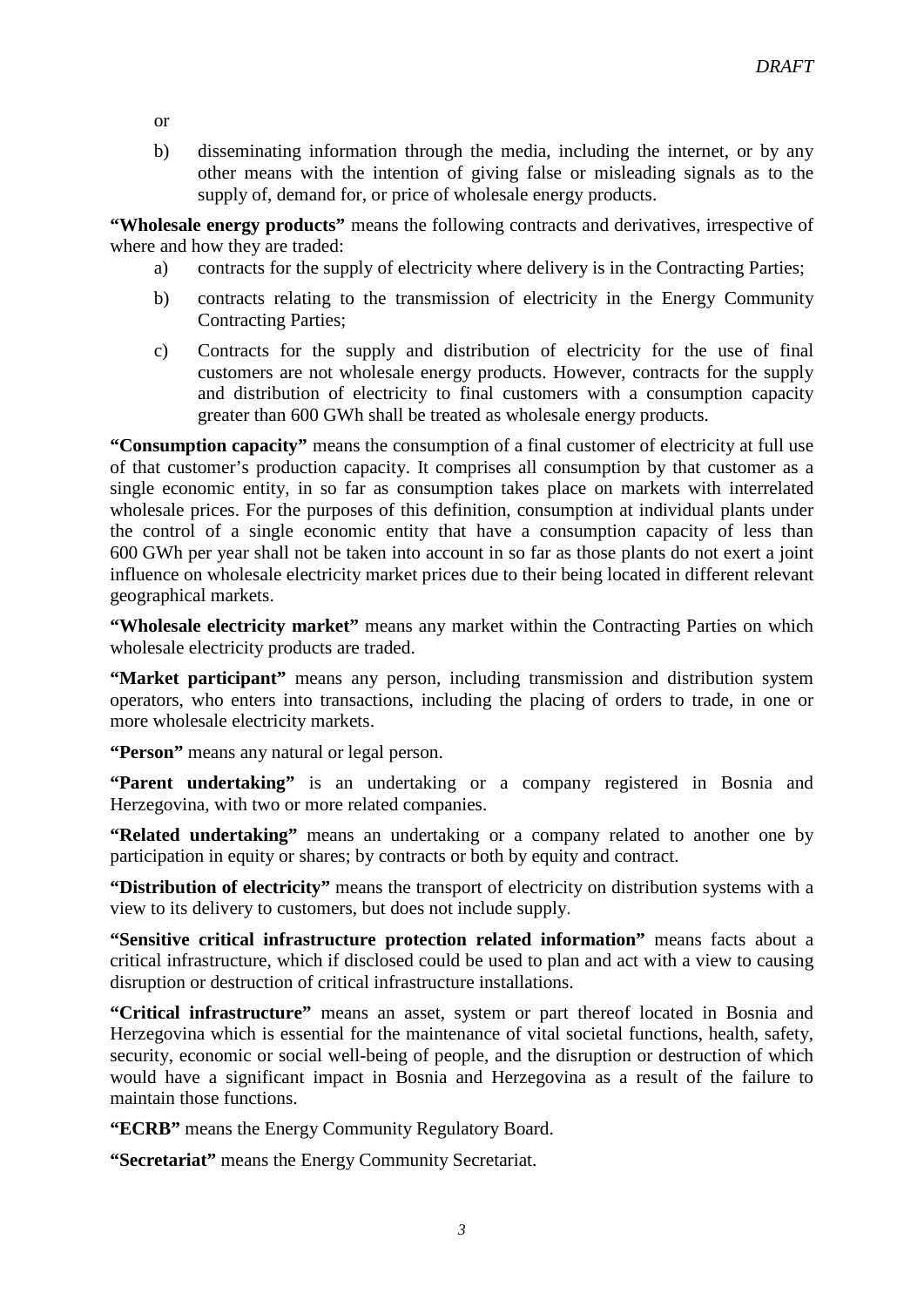**"TSO"** means the transmission system operator, that is, the Independent System Operator in Bosnia and Herzegovina and "Elektroprenos Bosne i Hercegovine" (Company for the transmission of electricity in Bosnia and Herzegovina), in accordance with their respective competences.

## **Article 3**

## *(Prohibition of Insider Trading)*

- (1) Persons who possess inside information in relation to a wholesale energy product shall be prohibited from:
	- a) using that information by acquiring or disposing of, or by trying to acquire or dispose of, for their own account or for the account of a third party, either directly or indirectly, wholesale energy products to which that information relates;
	- b) disclosing that information to any other person unless such disclosure is made in the normal course of the exercise of their employment, profession or duties;
	- c) recommending or inducing another person, on the basis of inside information, to acquire or dispose of wholesale energy products to which that information relates.
- (2) Where the person who possesses inside information in relation to a wholesale energy product is a legal person, the prohibitions laid down in paragraph 1 shall also apply to the natural persons who take part in the decision to carry out the transaction for the account of the legal person concerned.

## **Article 4**

#### *(Scope of Prohibition)*

The prohibition set out in Article 3 applies to the following persons who possess inside information in relation to a wholesale energy product:

- a) members of the administrative, management or supervisory bodies of an undertaking;
- b) persons with holdings in the capital of an undertaking;
- c) persons with access to the information through the exercise of their employment, profession or duties;
- d) persons who have acquired such information through criminal activity;
- e) persons who know, or ought to know, that it is inside information.

## **Article 5**

#### *(An Exemption for TSO)*

The provisions of Article 3 paragraph 1 points (a) and (c) of these Rules shall not apply to the TSO when purchasing electricity in order to ensure the safe and secure operation of the system in accordance with their obligations to ensure the availability of the ancillary and system services.

#### **Article 6** *(Other Exemptions)*

The provisions of Article 3 shall not apply to:

a) transactions conducted in the discharge of an obligation that has become due to acquire or dispose of wholesale energy products where that obligation results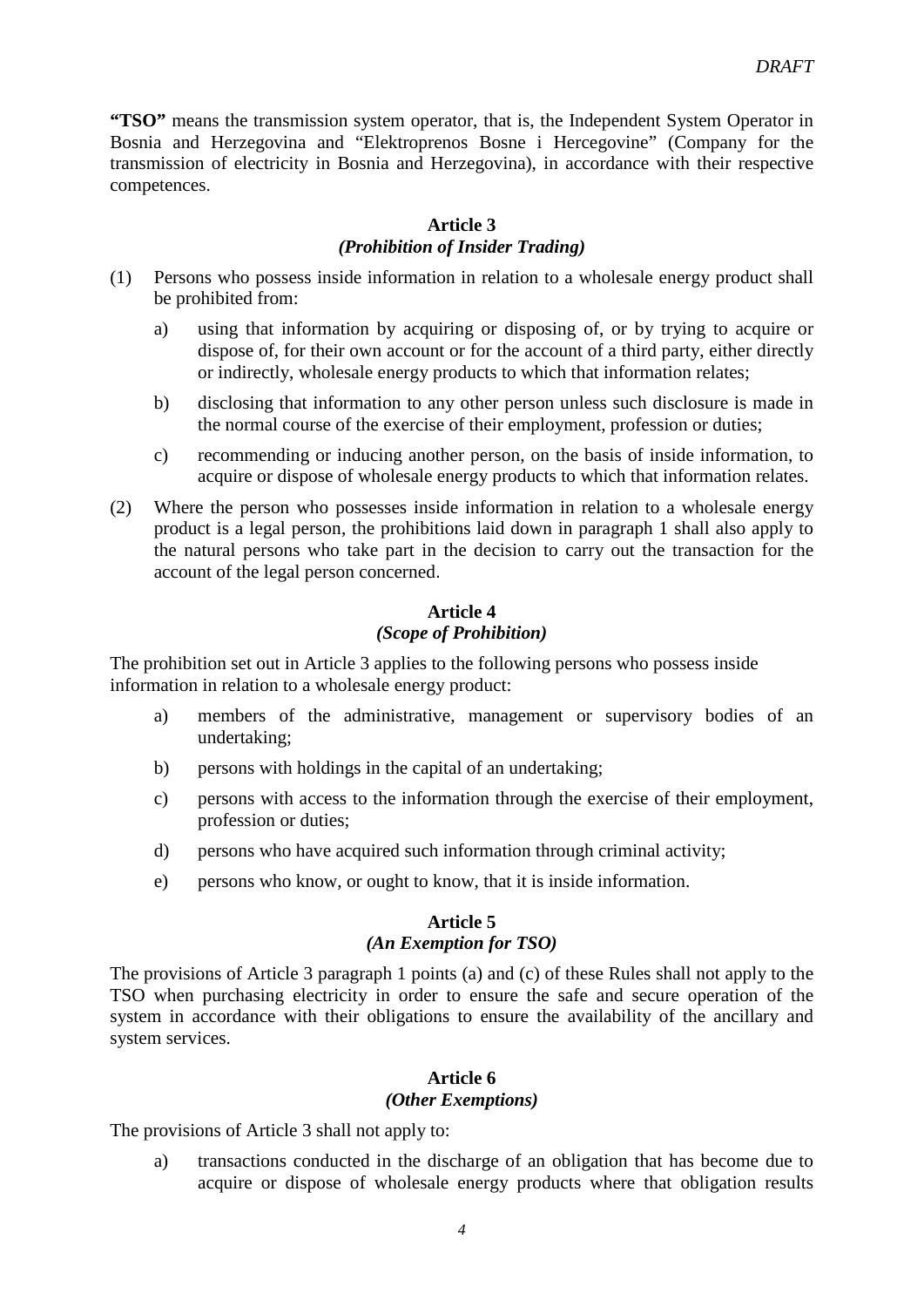from an agreement concluded, or an order to trade placed, before the person concerned came into possession of inside information;

- b) transactions entered into by electricity producers, the sole purpose of which is to cover the immediate physical loss resulting from unplanned outages, where not to do so would result in the market participant not being able to meet existing contractual obligations or where such action is undertaken in agreement with the TSO concerned in order to ensure safe and secure operation of the system. In such a situation, the relevant information relating to the transactions shall be reported to SERC. This obligation is without prejudice to the obligations set out in Article 8 of these Rules;
- c) market participants acting under national emergency rules, where national authorities have intervened in order to secure the supply of electricity and market mechanisms have been suspended in a Contracting Party or parts thereof. In this case the authority competent for emergency planning shall ensure publication in accordance with Article 8.

#### **Article 7**

#### *(Dissemination of Information for the Purposes of Journalism or Artistic Expression)*

When information is disseminated for the purposes of journalism or artistic expression such dissemination of information shall be assessed taking into account the rules governing the freedom of the press and freedom of expression in other media, unless:

- a) those persons derive, directly or indirectly, an advantage or profits from the dissemination of the information in question; or
- b) the disclosure or dissemination is made with the intention of misleading the market as to the supply of, demand for, or price of wholesale energy products.

# **Article 8**

## *(Obligation to Publish Inside Information)*

- (1) Market participants shall publicly disclose in an effective and timely manner inside information which they possess in respect of business or facilities which the market participant concerned, or its parent undertaking or related undertaking, owns or controls or for whose operational matters that market participant or undertaking is responsible, either in whole or in part.
- (2) The disclosure of information referred to in paragraph 1 of this Article shall include information relevant to the capacity and use of facilities for production, storage, consumption or transmission of electricity, including planned or unplanned unavailability of these facilities.
- (3) A market participant may under its own responsibility exceptionally delay the public disclosure of inside information so as not to prejudice its legitimate interests provided that such omission is not likely to mislead the public and provided that the market participant is able to ensure the confidentiality of that information and does not make decisions relating to trading in wholesale energy products based upon that information.
- (4) If a market participant delays the public disclosure of inside information pursuant to paragraph 3 of this Article, he shall without delay provide that information, together with a justification for the delay of the public disclosure, to the relevant national regulatory authority.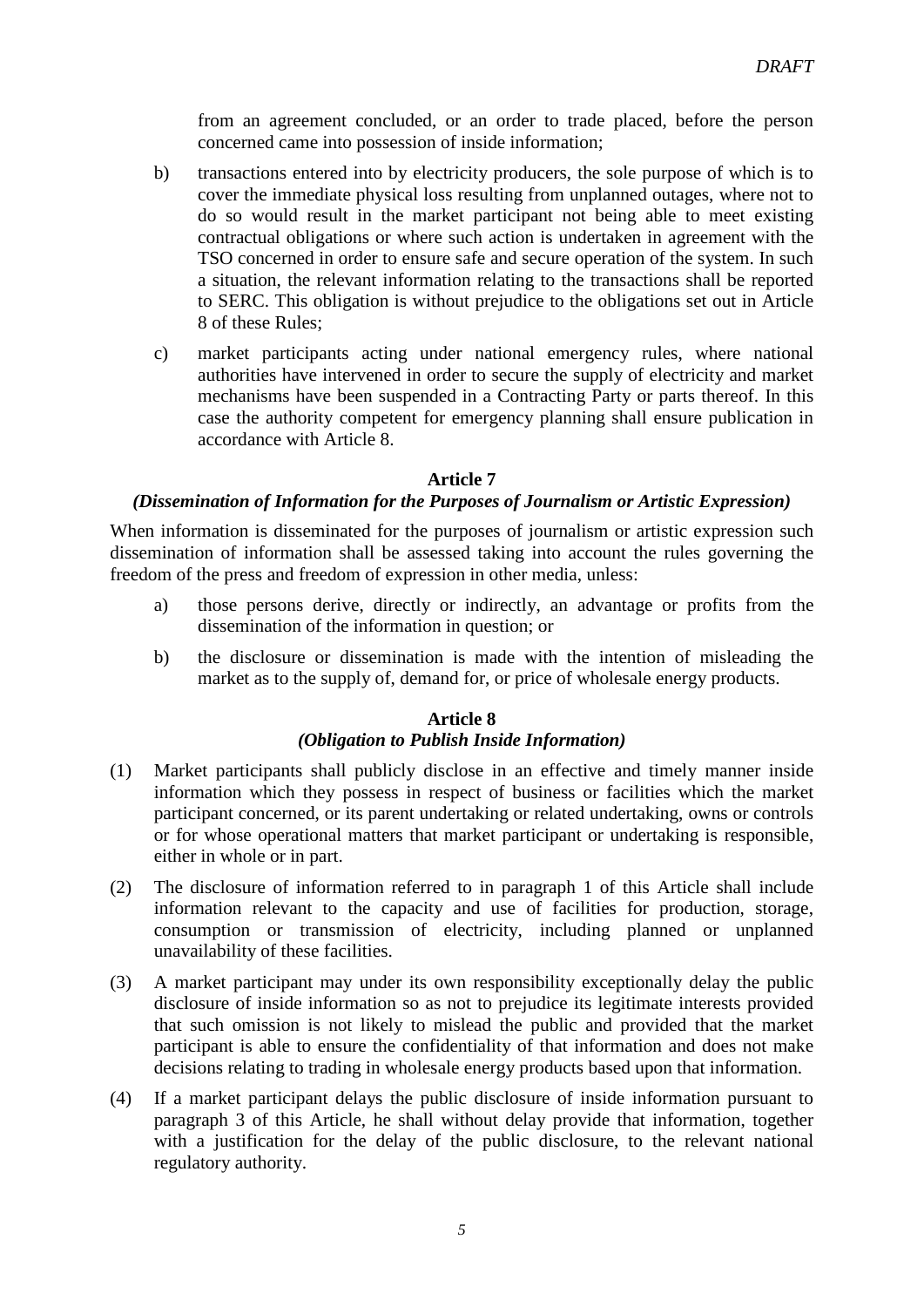- (5) Whenever a market participant or a person employed by, or acting on behalf of, a market participant discloses inside information in relation to a wholesale energy product in the normal exercise of his employment, profession or duties as referred to in Article 3 paragraph 1 point (b), that market participant or person shall ensure simultaneous, complete and effective public disclosure of that information.
- (6) In the event of a non-intentional disclosure the market participant shall ensure complete and effective public disclosure of the information as soon as possible following the nonintentional disclosure unless the person receiving the information has a duty of confidentiality, regardless of whether such duty derives from law, regulation, articles of association or a contract.
- (7) The publication of inside information, including in aggregated form, has to be simultaneous, complete and effective.
- (8) Where an exemption from the obligation to publish certain data has been granted to the TSO, it is thereby also exempted from the obligation set out in paragraph 1 of this Article in respect of that data.
- (9) Paragraphs 1 and 2 of this Article are without prejudice to the obligations of market participants under other regulations of Bosnia and Herzegovina, in particular regarding the timing and method of publication of information.
- (10) Market participants may delay the disclosure of sensitive information relating to the protection of critical infrastructure and the assessment of the need to improve their protection, if it is classified in their country according to national legislation.
- (11) Paragraphs 1 and 2 are without prejudice to the right of market participants to delay the disclosure of sensitive information relating to the protection of critical infrastructure and the assessment of the need to improve their protection, if it is classified in their country according to national legislation.

## *(Prohibition of Market Manipulation)*

Any engagement in, or attempt to engage in, market manipulation on the wholesale electricity market shall be prohibited.

## **Article 10** *(Market Monitoring)*

- (1) SERC shall monitor trading activities in the wholesale electricity market in BIH in order to detect trading based on inside information and market manipulation and inform the relevant authorities with a view to preventing it.
- (2) SERC shall cooperate via the Energy Community Regulatory Board in carrying out the monitoring of the wholesale energy market referred to in paragraph 1.

#### **Article 11** *(Registration of Market Participants)*

- (1) Market participants entering into transactions in the wholesale electricity market in Bosnia and Herzegovina or expressing interest to enter into such transactions through orders to trade shall register with SERC.
- (2) For the purpose of registration, the registration format developed by the Agency for the Cooperation of Energy Regulators shall be applied.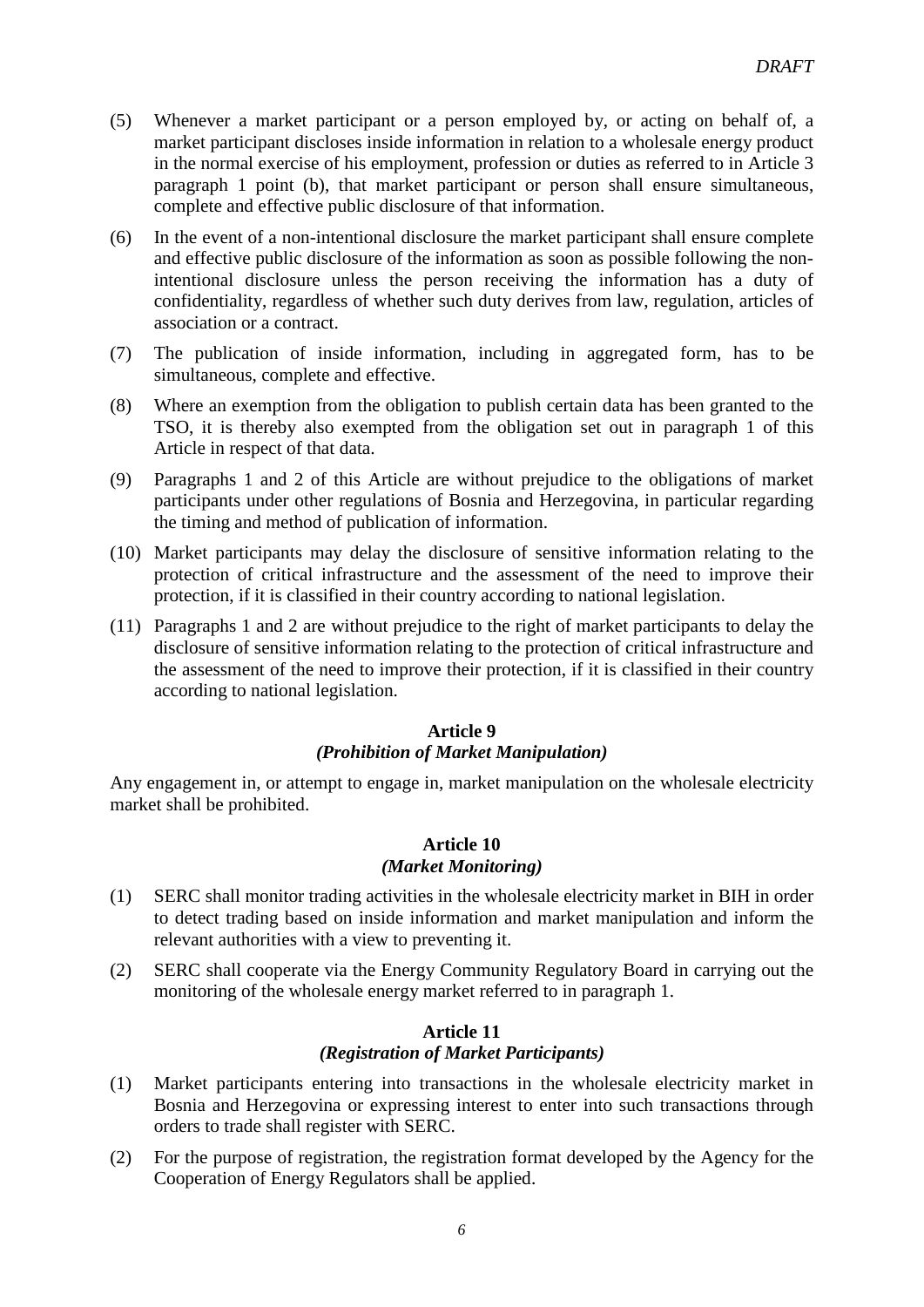- (3) The registration of market participants is without prejudice to obligations to comply with applicable trading and balancing rules.
- (4) Not later than 29 May 2020, SERC shall establish a register of market participants in the wholesale market in Bosnia and Herzegovina and keep it up to date.
- (5) The register shall give each market participant a unique identifier which shall contain sufficient information to identify the market participant, including the details defined by the format referred to in paragraph 2 of this Article.
- (6) SERC shall transmit the information in their national registers to the ECRB for the purpose of establishing a central register of market participants.
- (7) Market participants referred to in paragraph 1 of this Article shall submit the filled in registration form to SERC prior to entering into a transaction with wholesale energy products.
- (8) Market participants referred to in paragraph 1 shall communicate promptly to SERC any change which has taken place as regards the information provided in the registration form.

## *(Data Protection)*

These Rules shall be without prejudice to the obligations of SERC to preserve the confidentiality of commercially sensitive information laid down in the applicable legislation of Bosnia and Herzegovina.

## **Article 13**

## *(Operational Reliability)*

- (1) SERC shall ensure the confidentiality, integrity and protection of the information received pursuant to Article 8 paragraph 4 of these Rules.
- (2) SERC shall take all necessary measures to prevent any misuse of, and unauthorised access to, the information maintained in its systems.
- (3) Pursuant to Article 17 of these Rules, SERC may decide to make publicly available parts of the information which it possesses, provided that commercially sensitive information on individual market participants or individual transactions or individual market places are not disclosed and cannot be inferred.
- (4) Information shall be published or made available in the interest of improving transparency of the wholesale electricity markets and provided it is not likely to create any distortion in competition on the market.

#### **Article 14** *(Implementation of Prohibitions against Market Abuse)*

- (1) For the purpose of the creation and maintenance of competitive markets and the prevention of anticompetitive behaviour, while carrying out the monitoring of the wholesale market SERC may require market participants to provide necessary data and information.
- (2) SERC shall initiate the implementation of prohibitions referred to in Articles 3 and 9 by notification of the competent authorities.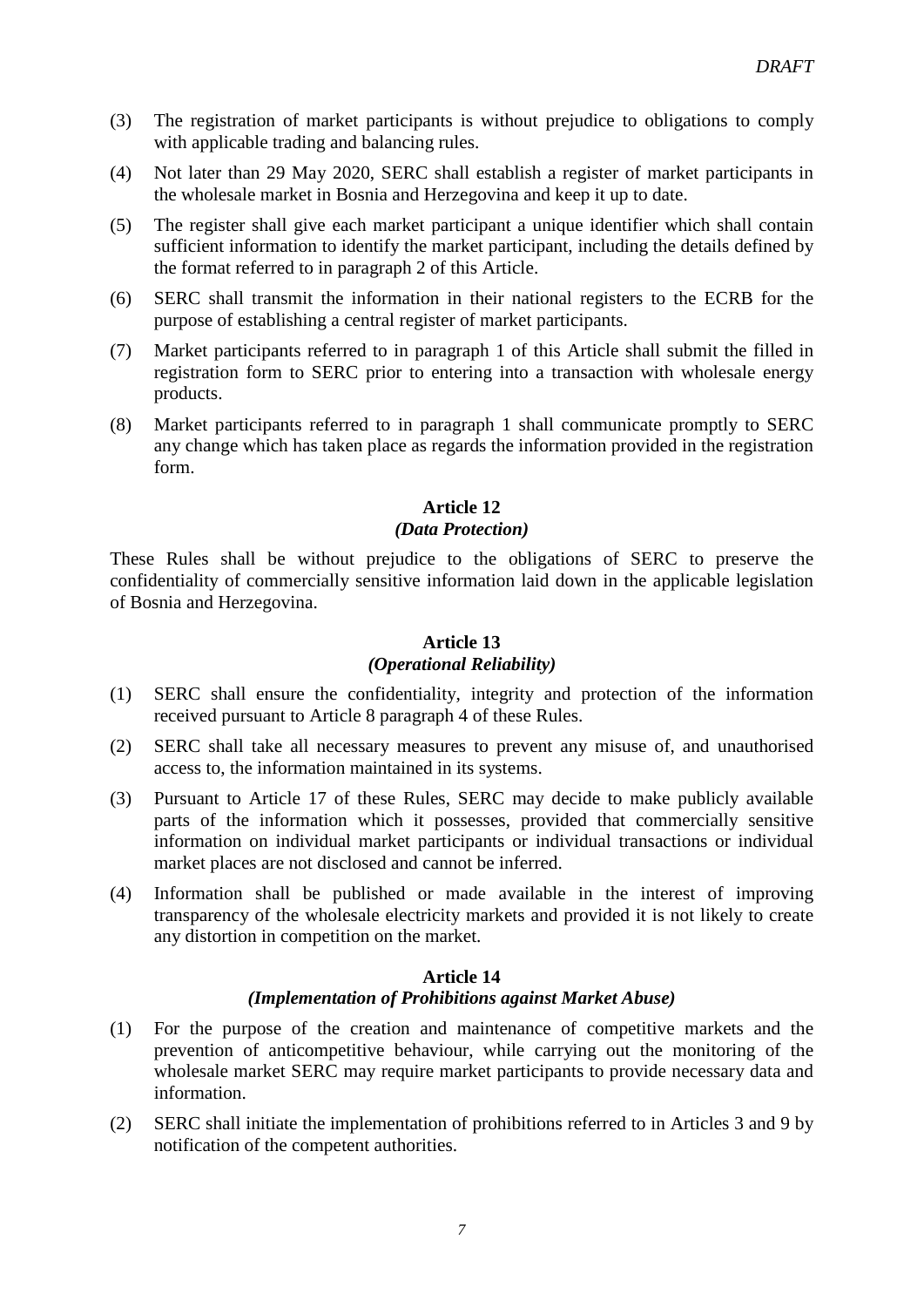## *(Obligations of Persons Professionally Arranging Transactions)*

- (1) Any person operating an organized market or a trade-matching system as well as any person professionally arranging transactions in wholesale energy products who reasonably suspects that a transaction might breach Article 3 or 9 shall notify SERC without further delay.
- (2) The persons referred to in paragraph 1 of this Article shall establish and maintain effective arrangements and procedures to identify breaches of Article 3 or 9.
- (3) SERC shall monitor the efficiency and implementation of the established mechanisms referred to in paragraph 2 of this Article.

## **Article 16**

## *(Cooperation in Bosnia and Herzegovina and at Energy Community level)*

- (1) SERC shall carry out its functions defined by these Rules taking into account recommendations by the ECRB and cooperate with other regulatory authorities in the Contracting Parties either directly or via the ECRB.
- (2) SERC shall cooperate with the Competition Council of Bosnia and Herzegovina for the purpose of effective and efficient investigation and enforcement and to contribute to a coherent and consistent approach to investigation, judicial proceedings and to the enforcement of these Rules and relevant financial and competition law.
- (3) SERC shall without delay inform the ECRB and the Secretariat if they have reasonable grounds to suspect that acts affecting the proper functioning of the wholesale electricity market are being, or have been, carried out either in Bosnia and Herzegovina or in another Contracting Party.
- (4) If SERC suspects that acts which affect the wholesale electricity market or the price of wholesale energy products in BIH are being carried out in another Contracting Party, SERC may request the ECRB and the Secretariat to ensure the proper functioning of the wholesale electricity market in such Contracting Party.
- (5) SERC shall inform the Competition Council of Bosnia and Herzegovina, the Secretariat and the ECRB if they have reasonable grounds to suspect that acts are being, or have been, carried out on the wholesale electricity market which are likely to constitute a breach of competition law.
- (6) At the request of the ECRB, SERC shall take the necessary measures in order to provide any required information or commence an investigation of a suspected breach, and take any action under its competence in order to rectify a possible breach. If SERC is not able to supply the required information immediately, it shall without further delay notify the ECRB of the reasons.
- (7) SERC may refuse to act on a request by the ECRB where:
	- a) compliance might adversely affect the sovereignty or security of Bosnia and Herzegovina;
	- b) judicial proceedings have already been initiated in respect of the same actions and against the same persons before the competent court in Bosnia and Herzegovina; or
	- c) a final judgment has already been delivered in relation to such persons for the same actions in BIH.